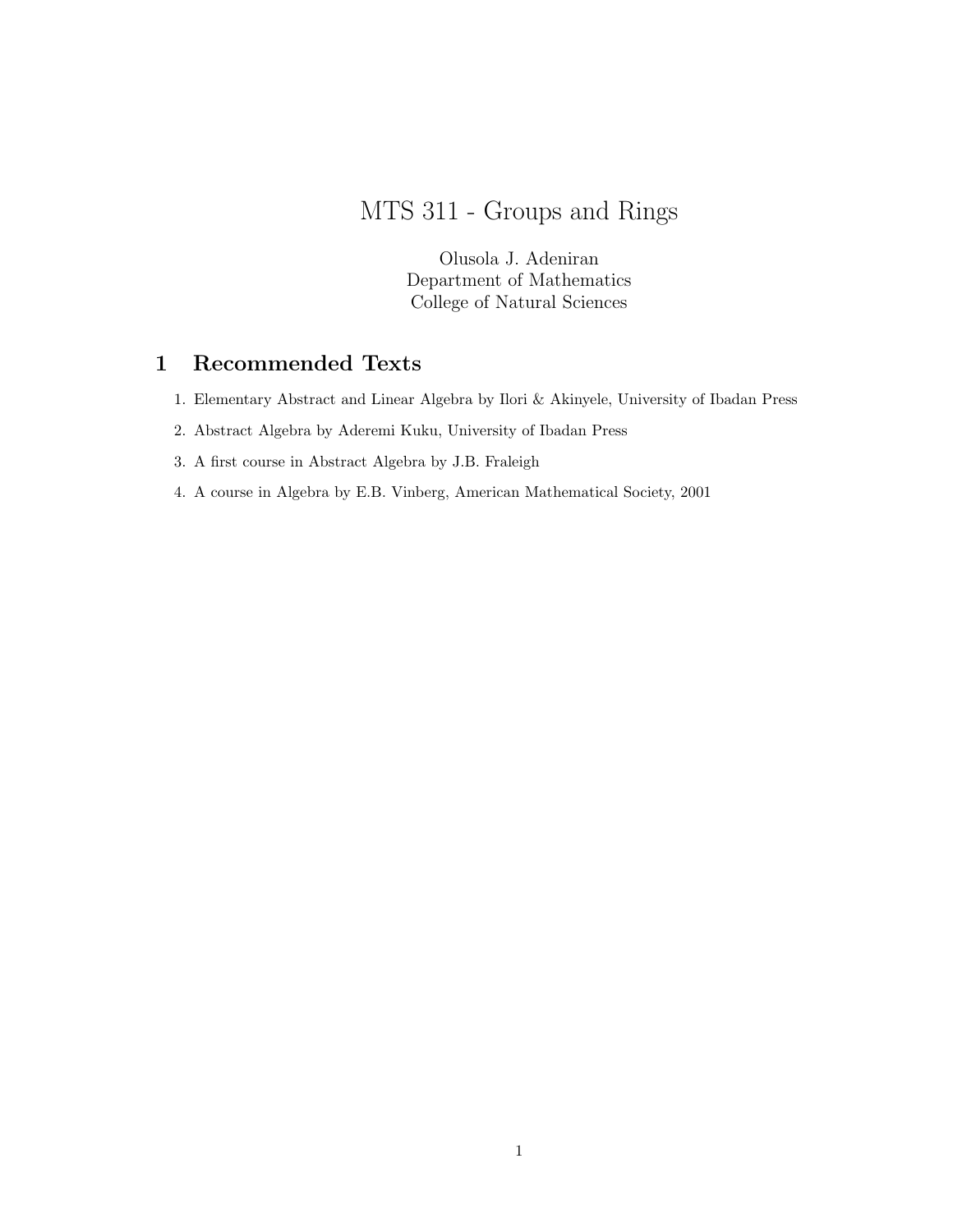# 2 Group Theory

- 1. Groups
- 2. Examples of groups
- 3. Some elementary properties of groups
- 4. Subgroups
- 5. Cyclic groups
- 6. Cosets and Langrange's theorem
- 7. Normal subgroups and Quotient groups
- 8. Homomorphisms
- 9. The Isomorphism Theorems
- 10. Group Actions, orbits and stabilizers
- 11. Conjugacy
- 12. Class equation of a finite group
- 13. Cauchy's Theorem
- 14. The structure of p-groups
- 15. The Sylow's theorems
- 16. Some applications of Sylow's theorems
- 17. Simple groups
- 18. Solvable groups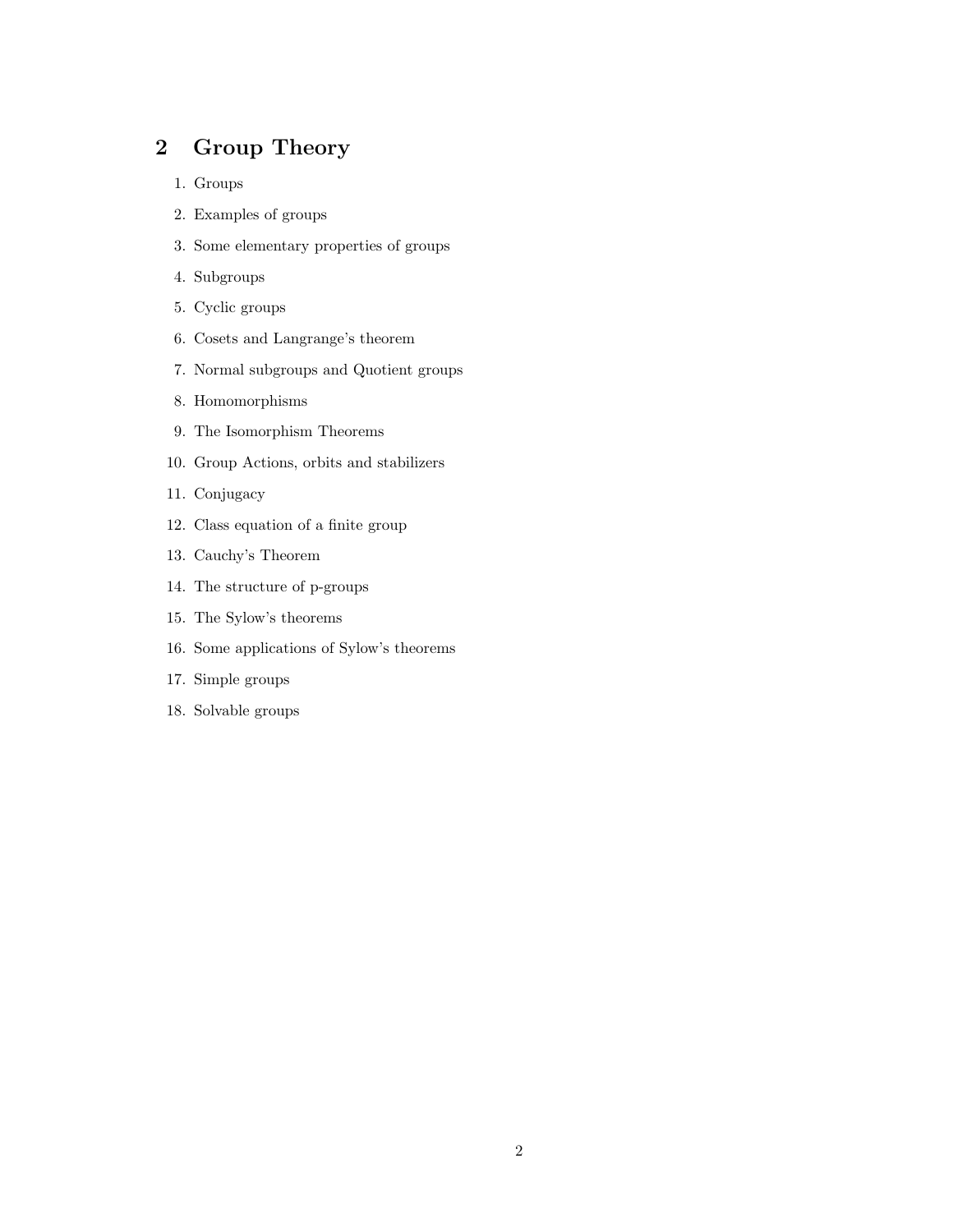# 2.1 Groups

A binary operation  $\star$  on a set G associates to elements x and y of G a third element  $x \star y$  of G. For example addition and multiplication are binary operations of the set of all integers.

**Definition 2.1** A group G consists of a set G together with a binary operation  $\star$  for which the following properties are satisfied:

- $(x \star y) \star z = x \star (y \star z)$  for all x, y&z of G (the associative law)
- there exist an element e of G (known as the identity element of G) such that  $e \star x = x = x \star e$ , for all element x of G.
- for each element x of G there exists an element x' (known as the inverse of x) such that  $x^*x = e = x' \star x$ (where e is the identity element of  $G$ ).

#### 2.1.1 Examples of Groups

- 1. The set of integers, rational numbers, real numbers and complex numbers are Abelian groups together with the binary operation of addition.
- 2. The set of non-zero rational numbers, non-zero real numbers and non-zero complex numbers are are also Abelian groups with the binary operation of multiplication
- 3. For each positive integer  $m \mathbb{Z}_m$  of congruency classes of integers modulo m is a group, where the group operation is addition of congruence classes.
- 4. For each positive integer n the set of all singular  $n \times n$  matrices is a group where the group operation is matrix multiplication. These groups are not Abelian for  $n \geq 2$ .

# 2.2 Some elementary properties of groups

In the following the some properties of a group  $G$  using multiplicative notation and denoting the identity element e are given.

**Lemma 2.1** A group G has exactly one identity element e such that  $xe = ex = e$  for all  $x \in G$ 

#### Proof

Suppose that f is an element of G with the property that  $fx = x$  foe all elements x of G. Then in particular  $f = fe = e$ . Similarly one can show that e is the only element of G satisfying  $xe = x$  for all element x of  $G.\blacksquare$ 

**Lemma 2.2** Every element x of G has exactly one inverse  $x^{-1}$ 

## Proof

From the axioms of a group, G contains at least one element  $x^{-1}$  which satisfies  $xx^{-1} = e$  and  $x^{-1}x = e$ . If z is any element of G which satisfies  $xz = e$  then  $z = ez = (x^{-1}x)z = x^{-1}(xz) = x^{-1}e = x^{-1}$ . Similarly if w is any element of G which satisfies  $wx = e$  then  $w = x^{-1}$ . In particular we conclude that the inverse  $x^{-1}$ of x is uniquely determined. This ends the proof.  $\blacksquare$ 

**Lemma 2.3** Let x and y be elements of a group G. Then  $(xy)^{-1} = y^{-1}x^{-1}$ 

From the axioms of a group  $(xy)(y^{-1}x^{-1}) = x(y(y^{-1}x^{-1})) = x((yy^{-1})x^{-1}) = x(ex^{-1}) = xx^{-1} = e$ . Similarly  $(y^{-1}x^{-1})(xy) = e$ , and thus  $y^{-1}x^{-1}$  is the inverse of  $xx^{-1}$  as required. ■

**NOTE** In particular that  $(x^{-1})^{-1} = x$  for all elements x of a group G, since x has the properties that characterize the inverse of the inverse  $x^{-1}$  of x.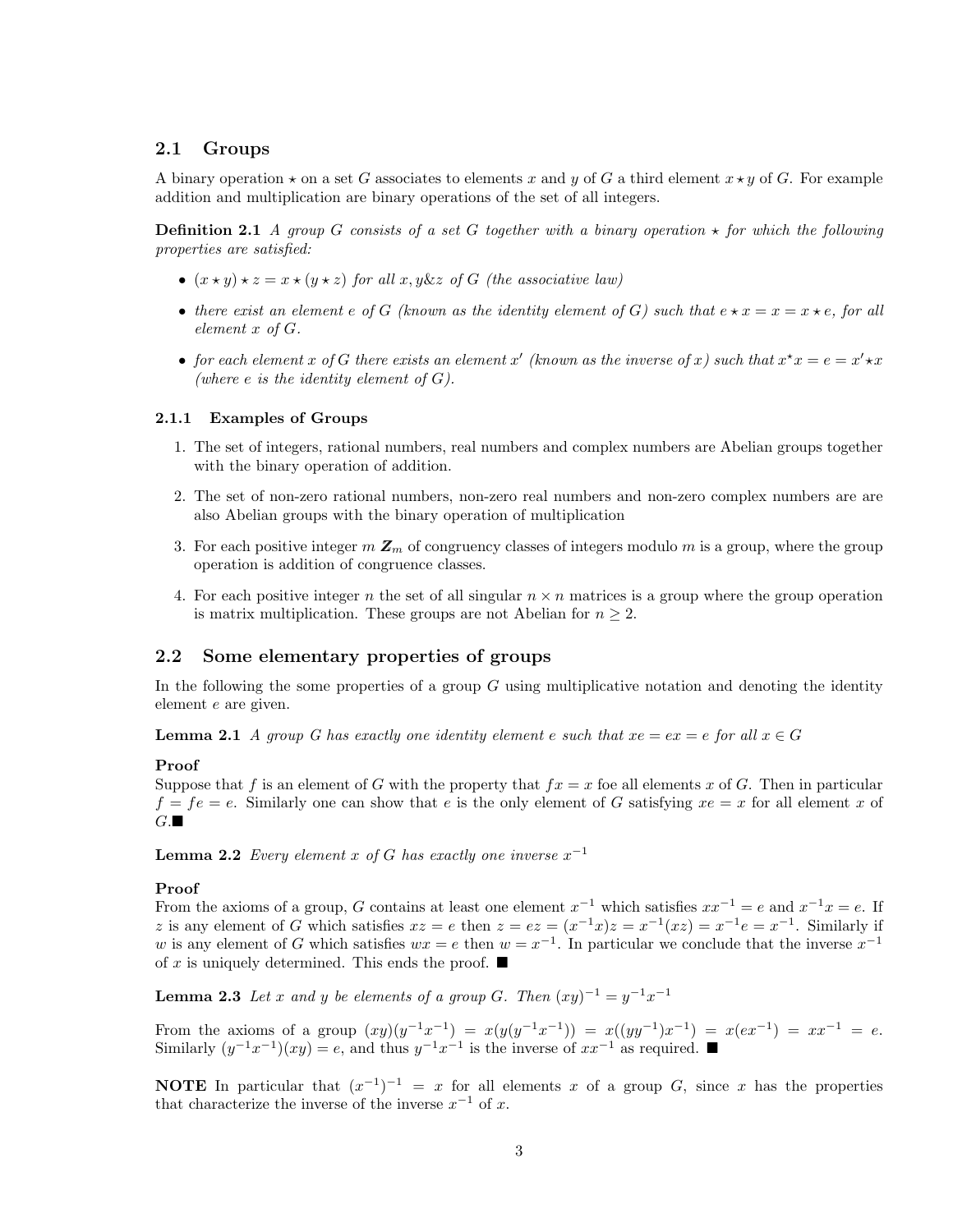Give an element x of a group  $G$ , we define  $x^n$  for each positive integer n by the requirement that  $x^1 = x$ . Also, we define  $x^0 = e$  where e is the identity element of the group, and we define  $x^{-n}$  to be the inverse of  $x^n$  for all positive integers n.

**Theorem 2.1** Let x be an element of a group G. then  $x^{m+n} = x^m + x^n$  and  $x^{mn} = (x^m)^n$  for all integers m and n

## Proof

The identity  $x^{m+n} = x^m + x^n$  clearly holds when  $m = 0$  and when  $n = 0$ . The identity  $x^{m+n} = x^m + x^n$ can be shown for all positive integers m and n by induction on n. The identity when both m and n are negative then follows from the identity  $x^{-m-n} = x^{-m}x^{-n}$  on taking inverses. The result when m and n have opposite signs can easily deduced from that where  $m$  and  $n$  both have the same sign.

The identity  $x^{mn} = (x^m)^n$  follows immediately from the definitions when  $n = 0, 1$  or  $-1$ . The result when n is positive can be proved by induction on  $n$ . The result when  $n$  is negative can then be obtained on taking  $inverses.$ 

# 2.3 Subgroups

**Definition 2.2** Let G be a group and let H be a subset of G. We say that H is a subgroup G if the following conditions are satisfied:

- $\bullet$  the identity element of G is an element of H;
- the product of any two elements of  $H$  is itself an element of  $H$ ; the inverse of any element of  $H$  is itself an element of H.

A subgroup H of G is said to be proper if  $H \neq G$ 

**Lemma 2.4** Let x be an element of a group G. Then the set of all elements of G that are of the form  $x^n$ for some integer n is a subgroup of G.

#### Proof

Let  $H = \{x^n : n \in \mathbb{Z}\}\.$  The identity element belongs to H, since it is equal to  $x^0$ . The product of two elements of H is itself an element of H since  $x^m x^n = x^{m+n}$  for all integers m and n. Also the inverse of an element of H is itself an element of H since  $(x^n)^{-1} = x^{-n}$  for all integers n. Thus H is a subgroup of G as required.

**Definition 2.3** Let x be an element of a group G. The order of x is the smallest positive integer n for which  $x^n = e$ . The subgroup generated by x is the subgroup consisting of all elements of G that are of the form  $x^n$ for some integer n

**Lemma 2.5** Let H and K be subgroups of G. Then  $H \cap K$  is also a subgroup of G.

#### Proof

The identity element of G belong to H ∩ K since it belong to the two subgroups H and K. If x and y are elements of  $H \cap K$  then xy is an element of H, and xy is an element of K, and therefore xy is an element of  $H \cap K$ . Also the inverse  $x^{-1}$  of an element x of  $H \cap K$  belongs to H and to K and thus belong to  $H \cap K$ .

NOTE that generally the intersection of any collection of subgroups of a given group is itself a subgroup of that group.

# 2.4 Cyclic Groups

**Definition 2.4** A group G is said to be cyclic with generator x, if every element of G is of the form  $x^n$  for some integer n.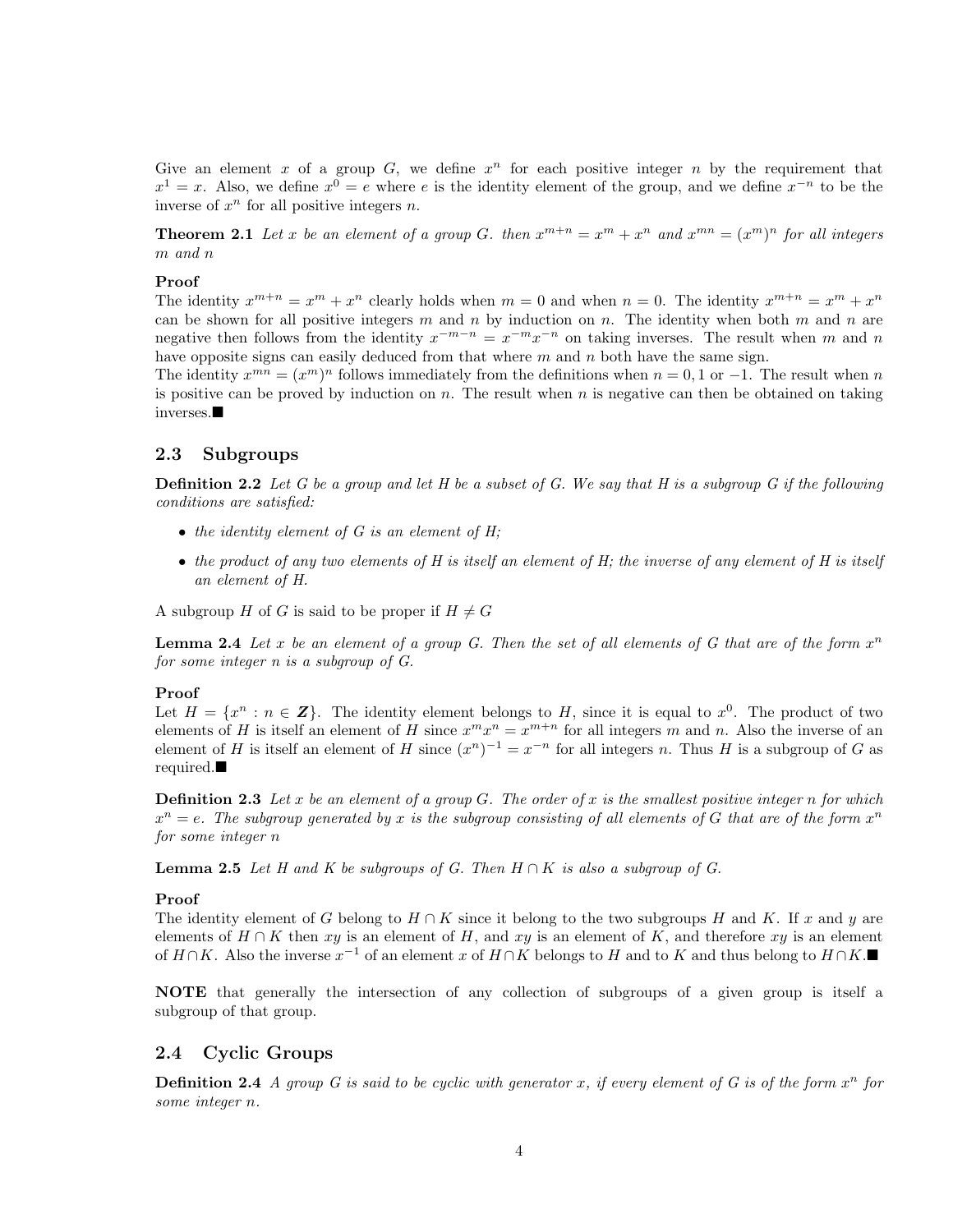## 2.4.1 Examples of Cyclic groups

- 1. The group  $\boldsymbol{Z}$  of integers under addition is a cyclic group generated by 1.
- 2. Let n be a positive integer. The set  $\mathbb{Z}_n$  of congruence classes of integers modulo n is a cyclic group of order n withe respect to the operation of addition.
- 3. The group of all rotations of the plane about the origin through an integer multiple of  $2\pi/n$  radians is a cyclic group of order n. This group is generated by an anticlockwise rotation through an angle of  $2\pi/n$  radian.

## 2.5 Cosets and Lagranges Theorem

**Definition 2.5** Let H be a subgroup of a group G. A left coset of H in G is a subset of G that is of the form  $xH$ , where  $x \in G$  and

$$
xH = \{ y \in G : y = xh \text{ for some } h \in H \}
$$

Similarly, a right coset of H in G is a subset of G that is of the form Hx, where  $x \in G$  and

 $Hx = \{y \in G : y = hx \text{ for some } h \in H\}.$ 

**NOTE** that a subgroup  $H$  of a group  $G$  is itself a left coset of  $H$  in  $G$ .

**Lemma 2.6** Let H be a subgroup of a group G. Then the left coset of H in G have the following properties:

- 1.  $x \in xH$  for all  $x \in B$
- 2. If x and y are elements of G, and if  $y = xa$  for some  $a \in H$ , then  $xH = yH$
- 3. If x and y are elements of G, and if  $xH \cap yH$  is non-empty then  $xH = yH$ .

#### Proof

Let  $x \in G$ . Then  $x = xe$ , where e is the identity element of G. But  $e \in H$ . It follows that  $x \in xH$  hence 1 is proved.

Let x and y be elements of G where  $y = xa$  for some  $a \in H$ . Then  $yh = x(ah)$  and  $xh = y(a^{-1}h)$  for all  $h \in H$ . Moreover,  $ah \in H$  and  $a^{-1} \in H$  for all  $h \in H$ , since H is a subgroup of G. It follows that  $yH \subset xH$ and  $xH \subset yH$  and 2 is proved.

Finally, suppose that  $xH \cap yH$  is non-empty for some elements x and y of G. Let z be an element of  $xH \cap yH$ . Then  $z = xa$  for some  $a \in H$ , and  $z = yb$  for some  $b \in H$ . It follows from 2 that  $zH = xH$  and  $zH = yH$ . Therefore  $xH = yH$ . This proves  $\mathcal{S}.\blacksquare$ 

**Lemma 2.7** Let H be a finite subgroup of a group G. Then each left coset of H in G has the same number of elements as H.

#### Proof

To be provided during Lecture $\blacksquare$ 

#### Theorem 2.2 (Lagrange's theorem)

Let G be a finite group, and let H be a subgroup of G. Then the order of H divides the order of G.

#### Proof

Each element of G belongs to at least one left coset of H in G and no element of can belong to two distinct left cosets of H in G (see Lemma 2.6). Therefore every element of G belongs to exactly one left coset of H. Moreover, each left coset of H contains |H| elements (Lemma 2.7). Therefore,  $|G| = n|H|$  where n is the number of left cosets of H in G. Hence the result follows.  $\blacksquare$ 

**Definition 2.6** Let H be a subgroup of a group G. If the number of left cosets of h in G is finite then the number of such cosets is referred to as the index of H in G, denoted by  $[H:G]$ .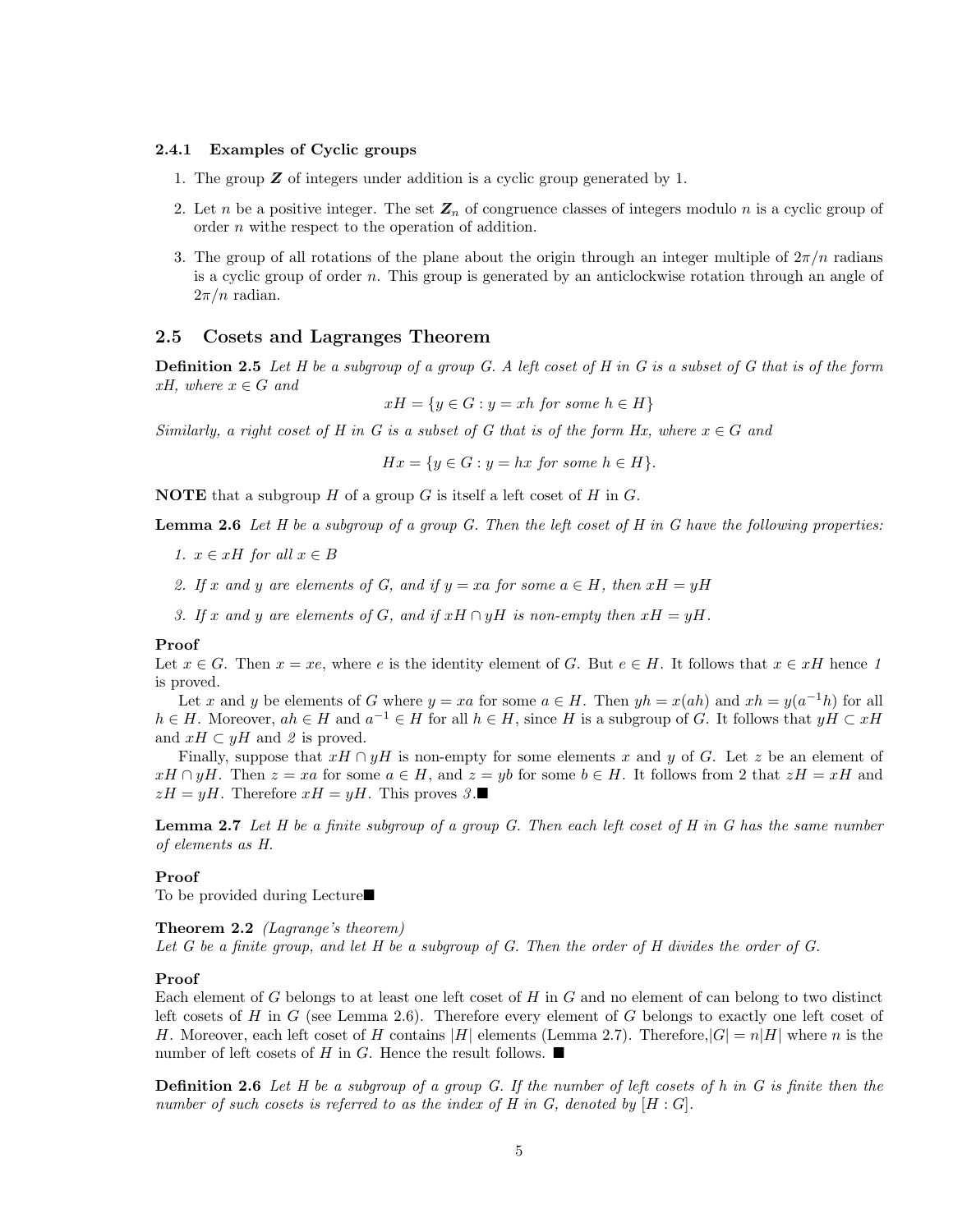The proof of Lagrange's Theorem shows that the index  $[G : H]$  of a subgroup H of a finite group G given by  $[G : H] = |G|/|H|$ .

**Corollary 2.1** Let x be an element of a finite group  $G$ . Then the order of x divides the order of  $G$ .

#### Proof

To be provided during Lecture $\blacksquare$ 

Corollary 2.2 Any finite group of prime order is cyclic.

#### Proof

To be provided during Lecture $\blacksquare$ 

## 2.6 Normal subgroups and quotient groups

Let  $A$  and  $B$  be subsets of a group  $G$ . The product  $AB$  of the sets  $A$  and  $B$  is defined by

 $AB = \{xy : x \in A \text{and} y \in B\}$ 

We denote  $\{x\}A$  and  $A\{x\}$  for all  $x \in G$  and subsets  $A \subseteq G$ . The Associative Law for multiplication of elements of G ensures that  $(AB)C = A(BC)$  for all subsets A, B and C of G. We can therefore use the notation ABC to denote  $(AB)C$  and  $A(BC)$ ; and we can use analogous notation to denote the product of four or more subsets of G.

If  $A, B$  and C are subsets of a group G, and if  $A \subset B$  then clearly  $AC \subset BC$  and  $CA \subset CB$ .

Note that if H is a subgroup of the group G and if x is an elements of G then  $xH$  is the left coset of H in G that contains the element x. Similarly Hx is the right coset of H in G that contains the element x.

If H is a subgroup of G then  $HH = H$ . Indeed,  $HH \subset H$ , since the product of two elements of a subgroup H is itself an element of H. Also,  $H \subset HH$  since  $h = eh$  for any element  $h \in H$ , where e, the identity element of  $G$  belongs to  $H$ .

**Definition 2.7** A subgroup N of a group G is said to be a normal subgroup if G if  $xnx^{-1} \in N$  for all  $n \in N$ and  $x \in G$ .

The notation ' $N \triangleleft G$ ' signifies 'N is a normal subgroup of G'.

**Definition 2.8** A non-trivial group  $G$  is said to be simple if the only normal subgroups of  $G$  are the whole of G and the trivial subgroup  $\{e\}$  whose only element is the identity element of e of G.

Lemma 2.8 Every subgroup of an Abelian group is a nornmal subgroup

#### Proof

To be provided during Lecture

#### EXAMPLE

Let  $S_3$  be the group of permutations of the set  $\{1,2,3\}$  and let H be the subgroup of  $S_3$  consisting of the identity permutation and the transposition  $(12)$ . Then H is not normal in G since  $(23)^{-1}(12)(23) = (23)(12)(23) = (13)$  and  $(13)$  does not belong to the subgroup H.

**Proposition 2.1** A subgroup N of a normal subgroup of  $G_{\delta}$  Let x be an element of G. Then  $xNx^{-1} = N$ for all element  $x \in G$ 

#### Proof

To be provided during Lecture $\blacksquare$ 

**Corollary 2.3** A sugroup N of a group G is a normal subgroup of G if and only if  $xN = Nx$  for all element  $x \text{ of } G.$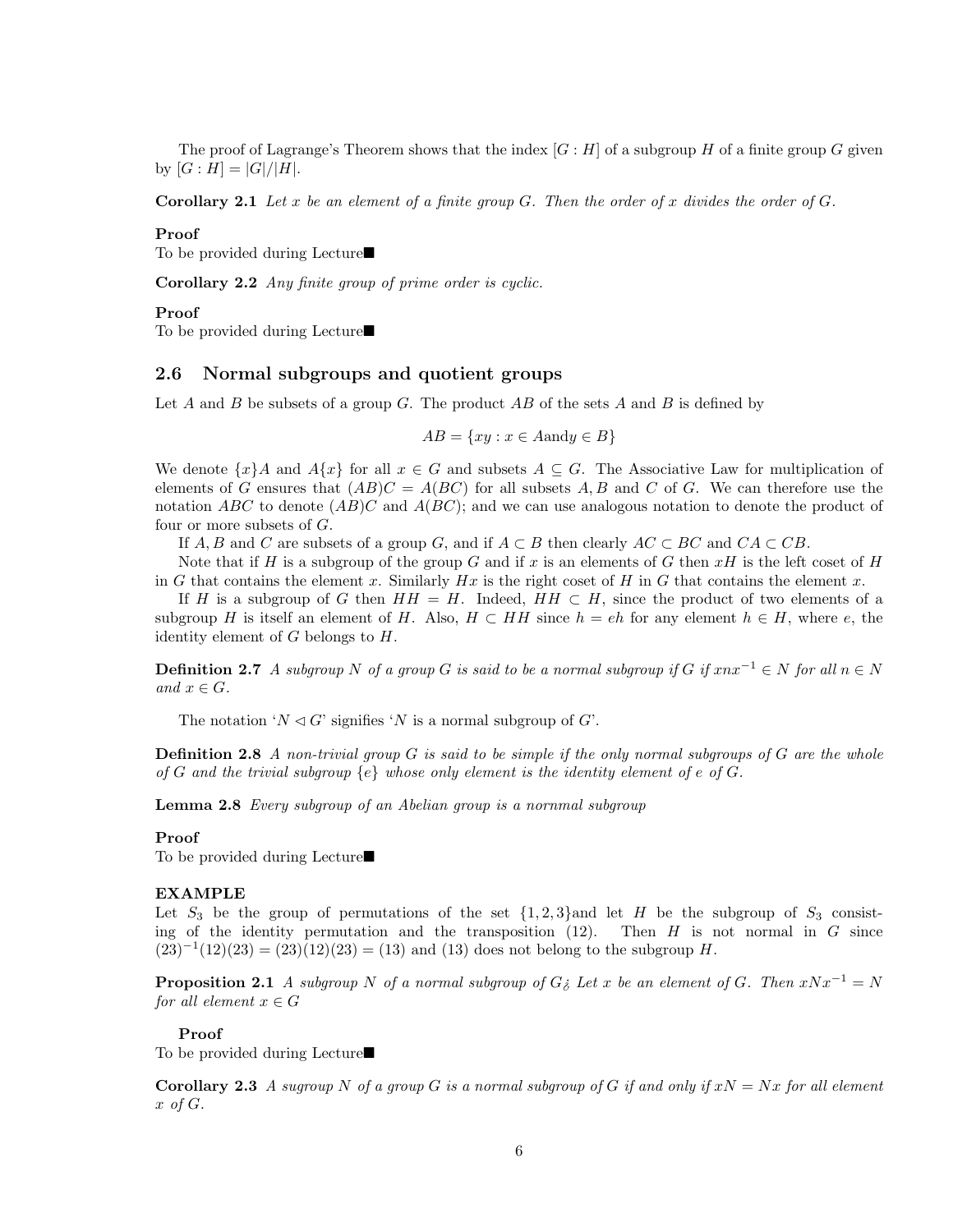#### Proof

To be provided during Lecture $\blacksquare$ 

**Lemma 2.9** Let N be a normal subgroup of a group G and let x and y be elements of G. Then  $(xN)(yN) =$  $(xy)N$ 

## Proof

To be provided during Lecture $\blacksquare$ 

**Proposition 2.2** Let G be a group, and let N be a normal subgroup of G. Then the set of all cosets of N in G is group under the operation of multiplication. The identity element of this group is  $N$  itself, and the inverse of a coset xN is the coset  $x^{-1}N$  for any element  $x \in G$ .

#### Proof

To be provided during Lecture

**Definition 2.9** Let N be a normal subgroup of a group G. The quotient group  $G/N$  is defined to be the group of cosets of  $N$  in  $G$  under the operation of multiplication.

#### Proof

To be provided during Lecture $\blacksquare$ 

#### EXAMPLE

Consider the dihedral group  $D_8$  of order 8, which we represent as the group of symmetries of a square in the plane with corners at the points whose Cartesian co-ordinates are  $(1, 1), (-1, 1), (-1, -1)$  and  $(1, -1)$ . Then

$$
D_8 = \{\mathbf{I}, \mathbf{R}, \mathbf{R^2}, \mathbf{R^3}, \mathbf{T_1}, \mathbf{T_2}, \mathbf{T_3}, \mathbf{T_4}\}
$$

where I denotes the identity transformation,  $\bf{R}$  denotes an anticlockwise rotation about the origin through a right angle, and  $T_1, T_2, T_3$  and  $T_4$  denote the reflections in the lines  $y = 0, x = y, x = 0$  and  $x = -y$ respectively. let  $N = \{\mathbf{I}, \mathbf{R}^2\}$ . Then N is a subgroup of  $D_8$ . The left cosets of N in  $D_8$  are N, A, B and C, where  $A = \{R, R^3\}, B = \{T_1, T_3\}, C = \{T_2, T_4\}.$  Moreover, N, A, B and C are also the right cosets of N in  $D_8$ . On multiplying the cosets A, B and C with one another we find that  $AB = BA = C$ ,  $CA = AC = B$ and  $BC = CB = A$ . The quotient group  $D_8/N$  consists of the set  $\{N, A, B, C\}$  with the group operation just described.

### 2.7 Homomorphisms

**Definition 2.10** A homomorphism  $\theta: G \longrightarrow K$  from a group G to a group K is a function with property that  $\theta(g_1 \star g_2) = \theta(g_1) \star \theta(g_2)$  for all  $g_1, g_2 \in G$ , where  $\star$  denotes the group operation on G and on K

#### EXAMPLE

Let q be an integer. The function from the group  $\mathbb Z$  of integers to itself that sends integer n to qn is a homomorphism.

#### EXAMPLE

Let x be an element of a group G. The function that sends each integer n to the identity element  $x^n$  is a homomorphism from the group **Z** of integers to G, since  $x^{m+n} = x^m x^n$  for all integers m and n.

**Lemma 2.10** Let  $\theta: G \longrightarrow K$  be a homomorphism. Then  $\theta(e_G) = e_K$ , where  $e_G$  and  $e_K$  denote the identity elements of the groups G and K. Also  $\theta(x^{-1}) = \theta(x)^{-1}$  for all elements x of G.

#### Proof

To be provided during Lecture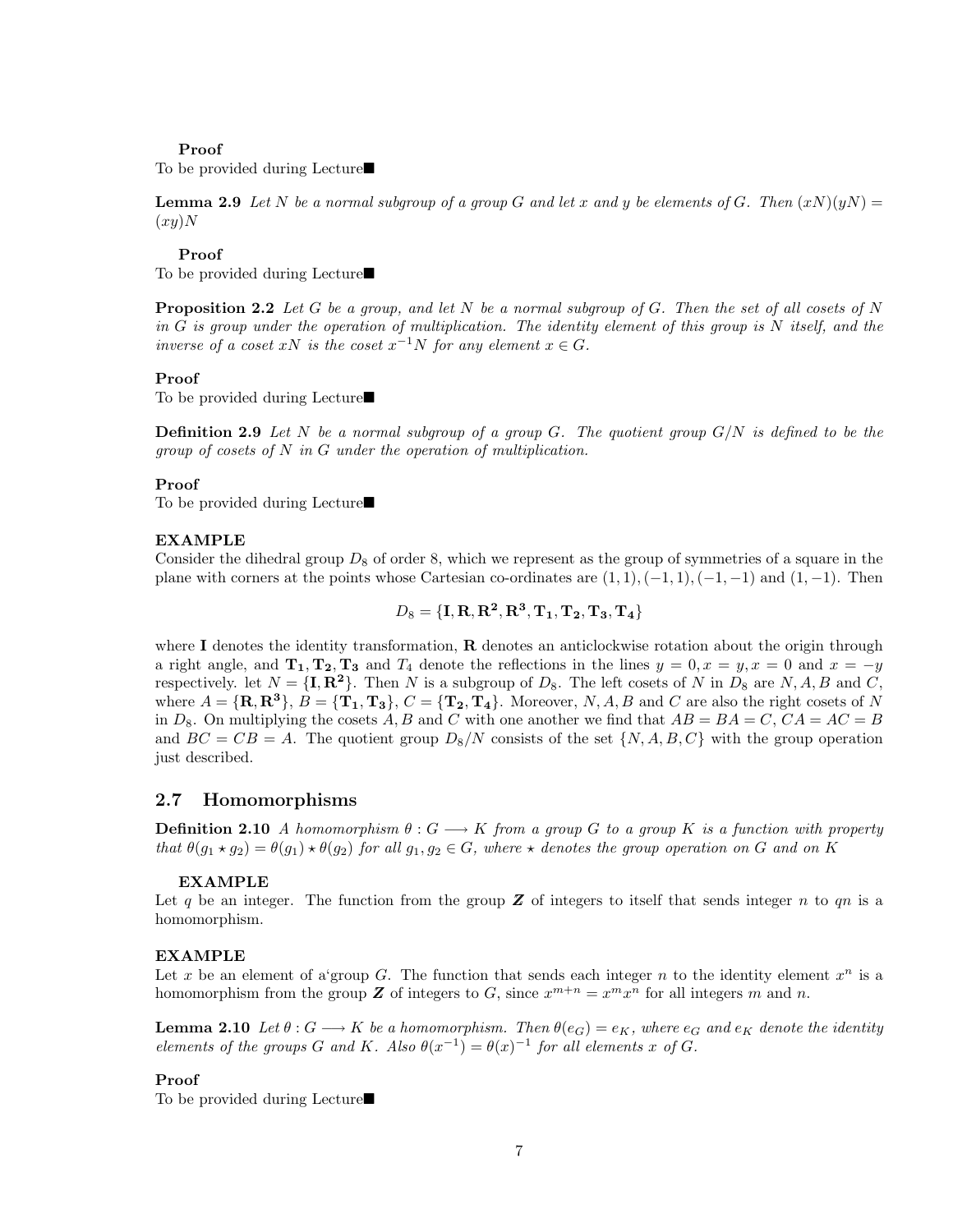**Definition 2.11** An isomorphism  $\theta: G \longrightarrow K$  between group G and K is a homomorphism that is also a bijective mapping  $G$  onto  $K$ . Two groups  $G$  and  $K$  are said to be isomorphic if there exists an isomorphism mapping G onto K.

#### EXAMPLE

Let  $D_6$  be the group of symmetries of an equilateral triangle in the plane with vertices  $X, Y$  and  $Z$  and let  $S_3$  be the group of permutations of the set  $\{X, Y, Z\}$ . The function which sends a symmetry of the triangle to the corresponding permutation of its vertices is an isomorphism between the dihedral group  $D_6$  of order 6 and the symmetric group  $S_3$ 

## EXAMPLE

Let **R** be the group of real numbers with the operation of addition and let  $\mathbb{R}^+$  be the group of strictly positive real numbers with the operation of multiplication. The function  $exp : \mathbf{R} \longrightarrow \mathbf{R}^+$  that sends each real number x to the positive real number  $e^x$  is an isomorphism: it is both homomorphism of groups and a bijection. The inverse of this isomorphism is the function  $log : \mathbb{R}^+ \longrightarrow \mathbb{R}$  that sends each strictly positive real number to its natural logarithm

**Definition 2.12** The following are some terminologies regarding homomorphism:

- A monomorphism is an injective homomorphism.
- An epimorphism is a surjective homomorphism.
- An endomorphism is a homomorphism mapping a group into itself.
- An automorphism is an isomorphism mapping a group onto itself.

**Definition 2.13** The kernel Ker $\theta$  of the homomorphism  $\theta$  :  $G \rightarrow K$  is the set of all elements of G that are mapped by  $\theta$  onto the identity element of K.

#### EXAMPLE

Let the group operation on the set  $\{+1, -1\}$  be multiplication, and let  $\theta : \mathbf{Z} \longrightarrow \{+1, -1\}$  be the homomorphism that sends each integer n to  $(-1)^n$ . Then the kernel of the homomorphism  $\theta$  is the subgroup of **Z** consisting of all even numbers.

**Lemma 2.11** Let G and K be groups, and let  $\theta : G \longrightarrow K$  be a homomorphism from G to K. Then the kernel ker $\theta$  of  $\theta$  is a normal subgroup of G.

#### Proof

To be provided during Lecture $\blacksquare$ 

#### **NOTE**

If N is a normal subgroup of some group G then N is the kernel of the quotient homomorphism  $\theta: G \longrightarrow G/N$  that sends  $q \in G$  to the coset qN. It follows therefore that a subset of a group G is a normal subgroup of  $G$  if and only it it is the kernel of some homomorphism.

**Proposition 2.3** Let G and K be groups, let  $\theta : G \longrightarrow K$  be a homomorphism from G to K, and let N be a normal subgroup of G. Suppose that  $N \subset \text{ker}\theta$ . Then the homomorphism  $\theta : G \longrightarrow K$  induces a homomorphism  $\theta : G/N \longrightarrow K$  sending  $gN \in G/N$  to  $\theta(g)$ . Moreover  $\hat{\theta} : G/N \longrightarrow K$  is injective if and only if  $N = \text{ker}\theta$ .

## Proof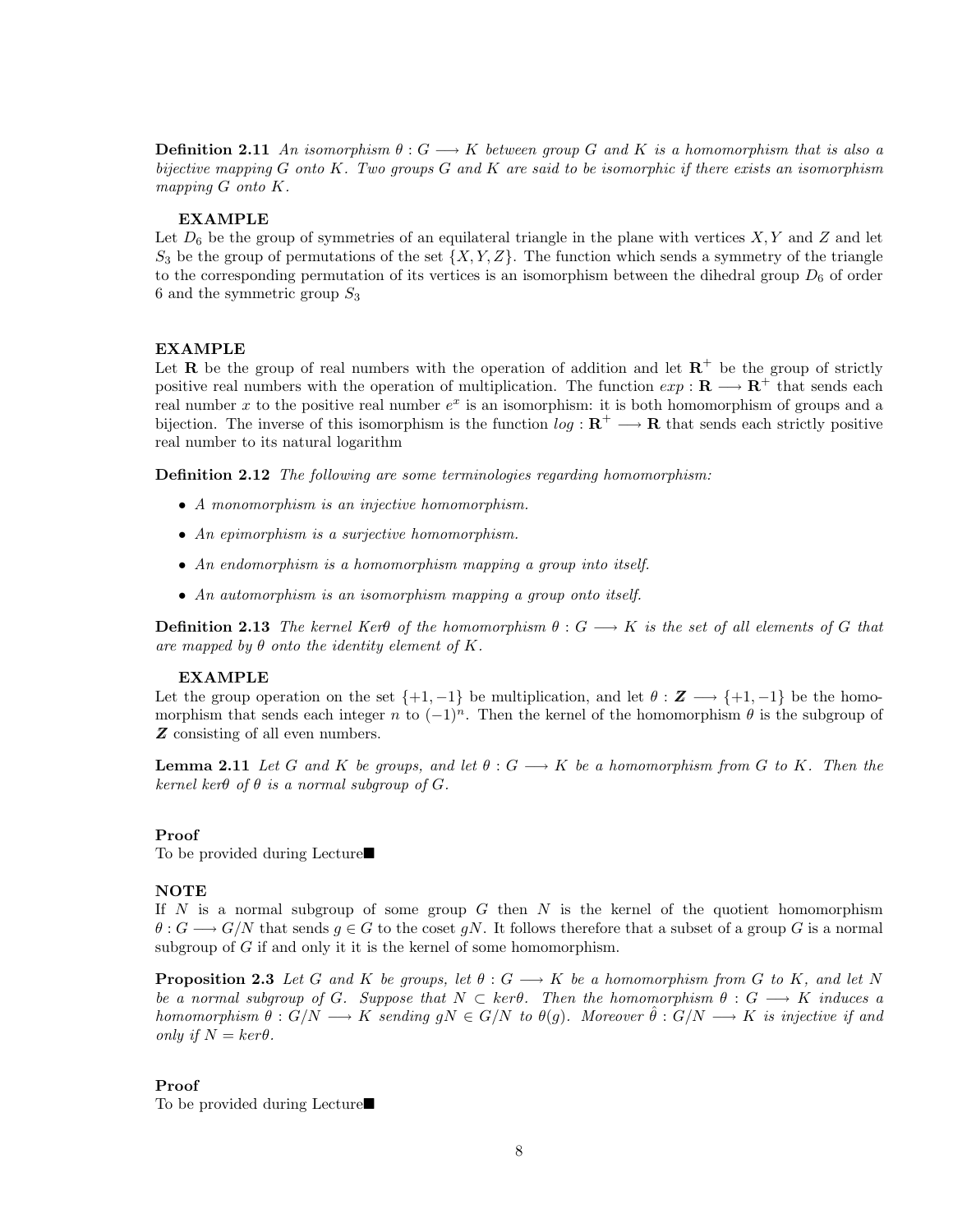**Corollary 2.4** Let G and K be groups, and let  $\theta : G \longrightarrow K$  be a homomorphism. Then  $\theta(G) \cong G/ker \theta$ .

#### Proof

To be provided during Lecture $\blacksquare$ 

## 2.8 The Isomorphism Theorems

**Lemma 2.12** Let G be a group, let H a subgroup of G, and let N be a normal subgroup of G. Then the set HN is a subgroup of G, where  $HN = \{hn : h \in Handn \in N\}.$ 

#### Proof

To be provided during Lecture $\blacksquare$ 

Theorem 2.3 (First Isomorphism Theorem) Let G be a group, and let H be a subgroup of G, and let N be a normal subgroup of G. Then

$$
\frac{HN}{N} \cong \frac{H}{N \cap H}
$$

Proof

To be provided during Lecture $\blacksquare$ 

Theorem 2.4 (Second Isomorphism Theorem) Let M and N be normal subgroups of a group G, where  $M \subset N$ . Then

$$
\frac{G}{N}\cong \frac{G/M}{N/M}
$$

Proof

To be provided during Lecture $\blacksquare$ 

# 2.9 Group Actions, Orbits and Stabilizers

**Definition 2.14** A left action of a group G on a set X associates to each  $g \in G$  and  $x \in X$  an element  $g \cdot x$ of X in such a way that  $g \cdot (h \cdot x) = (gh) \cdot x$  and  $1 \cdot x = x$  for all  $g.h \in G$  and  $x \in X$ , and 1 denotes the identity element of G

Given a left action of a group G on a set X, the orbit of an element x of X is the subset  $\{g \cdot x : a \in G\}$ of X and the stabilizer of x is the subgroup  ${g \in G : g \cdot x = x}$  of G

**Lemma 2.13** Let G be a finite group which acts on a set X on the left. Then the orbit of an element x of X contains  $[G : H]$  elements, where  $[G : H]$  is the index of stabilizer H of x in G.

## Proof

To be provided during Lecture $\blacksquare$ 

## 2.10 Conjugacy

**Definition 2.15** Two elements h and k of a group G are said to be conjugate if  $k = h h g^{-1}$  for some  $g \in G$ 

# **NOTE**

• It can readily be verified that the relation of conjugacy is reflexive, symmetric and transitive and therefore an equivalence relation on a group G.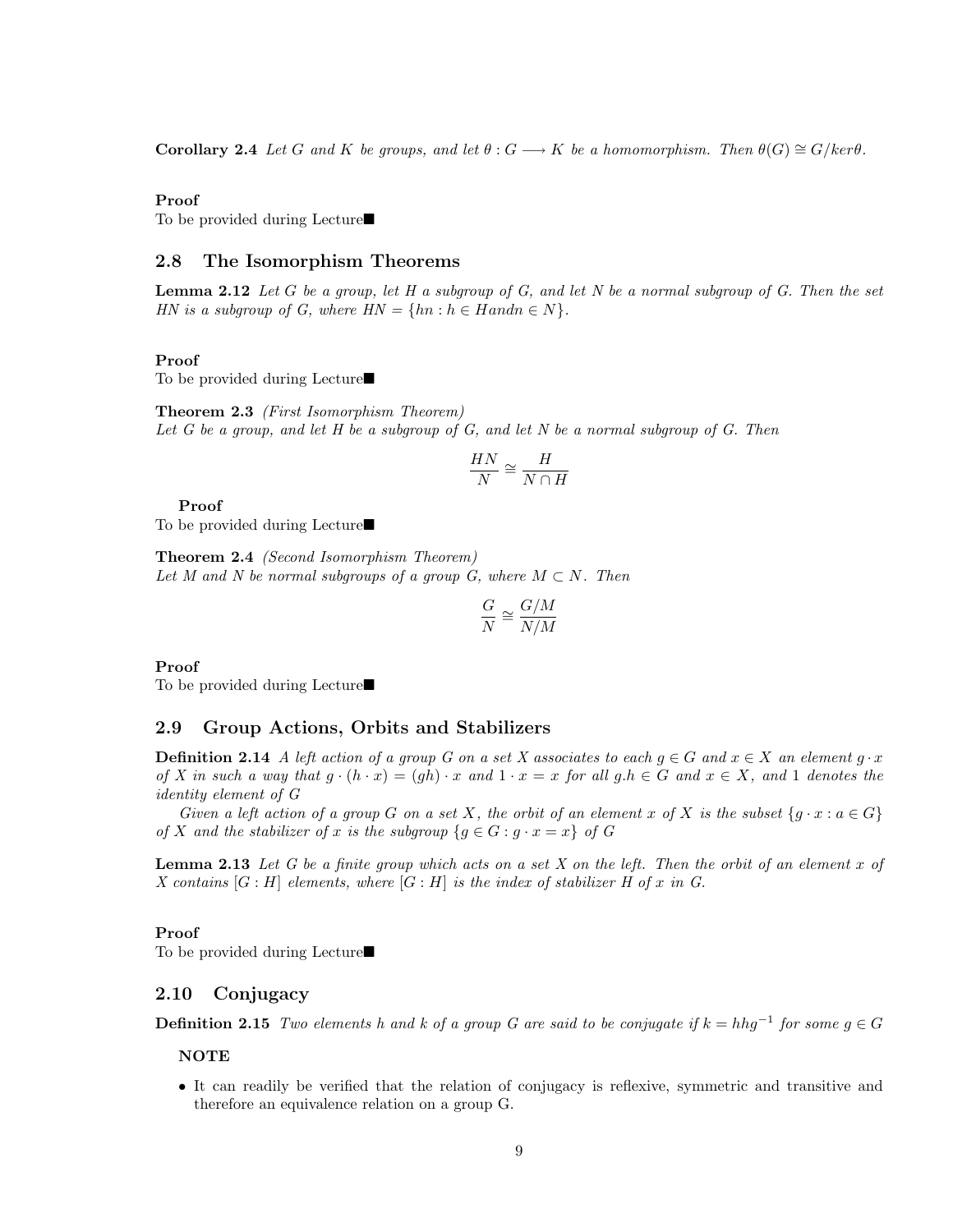- The equivalence classes determined by this relation are referred to as the conjugacy classes of G.
- A group is a disjoint union of its conjugacy classes. The conjugacy class of the identity element contains no other element of G.
- A group G is Abelian if and only if all its conjugacy classes contain exactly one element of the group G.

**Definition 2.16** Let G be a group. The centralizer  $Z(h)$  of an element h of G is the subgroup of G defined by  $Z(h) = \{ g \in G : gh = hg \}.$ 

**Lemma 2.14** Let G be a finite group and let  $h \in G$ . Then the number of elements in the conjugacy class of h is equal to the index  $[G:Z(h)]$  of the centralizer  $Z(h)$  of h in G.

#### Proof

There is a well-defined function  $f: G/Z(h) \longrightarrow G$  defined on the set  $G/Z(h)$  of left cosets of  $Z(h)$  in G, which sends the coset  $gZ(h)$  to  $ghg^{-1}$  for all  $g \in G$ . This function is injective and its image is the conjugacy class of h. The result follows.  $\blacksquare$ 

Let H be a subgroup of a group G. One can easily verify that  $gHg^{-1}$  is also a subgroup of G for all  $g \in G$ , where  $gHg^{-1} = \{ghg^{-1} : h \in H\}$ 

**Definition 2.17** Two subgroups H and k of group G are said to be conjugate if  $K = gHg^{-1}$  for some  $g \in G$ 

The relation of conjugacy is an equivalence relation on the collection of subgroups of a given group G.

# 2.11 Finitely Generated Abelian groups

Let H be a subgroup of additive group  $\mathbb{Z}^n$  consisting of all n-tuples of integers with the operation vector addition. A list  $b_1, b_2, \ldots, b_r$  of elements of  $\mathbb{Z}^n$  is said constitute an integral basis (or  $\mathbb{Z}$ -basis) of H if the following conditions are satisfied:

- the element  $m_1b_1 + m_2b_2 + \ldots + m_rb_r$  belongs to H for all integers  $m_1, m_2, \ldots, m_r$
- given any element  $h \in H$ , there exist uniquely determined integers  $m_1, m_2, \ldots, m_r$  such that  $h =$  $m_1b_1 + m_2b_2 + \ldots + m_rb_r$

Note that the elements  $b_1, b_2, \ldots, b_n$  of  $\mathbb{Z}^n$  constitute an integral basis of  $\mathbb{Z}^n$  if and only if every elements  $\mathbf{Z}^n$  is uniquely expressible as a linear combination of  $b_1, b_2, \ldots, b_n$  with integer coefficients. It follows from basic linear algebra that the rows of an  $n \times n$  matrix of integers constitute an integral basis of  $\mathbb{Z}^n$  if and only if the determinant of that matrix is  $\pm 1$ .

**Theorem 2.5** Let H be a non-trivial subgroup of  $\mathbb{Z}^n$ . Then there exists an integral basis  $b_1, b_2, \ldots, b_n$  of  $\mathbb{Z}^n$ , a positive integer s where  $s \leq n$  and positive integers  $k_1, k_2, \ldots, k_s$  for which  $k_1b_1, k_2b_2, \ldots, k_sb_s$  is an integral basis of H.

#### Proof:

To be provided during lecture  $\blacksquare$ 

An Abelian group G is finitely generated by element  $g_1, g_2, \ldots, g_n$  if and only if there every element of G is expressible in the form  $g_1^{m_1}, g_2^{m_2}, \ldots, g_n^{m_n}$  for some integers  $m_1, m_2, \ldots m_n$ .

Lemma 2.15 A non-trivial Abelian group G is finitely generated if and only if there exists a positive integer n and some surjective homomorphism  $\theta : \mathbb{Z}^n \longrightarrow G$ .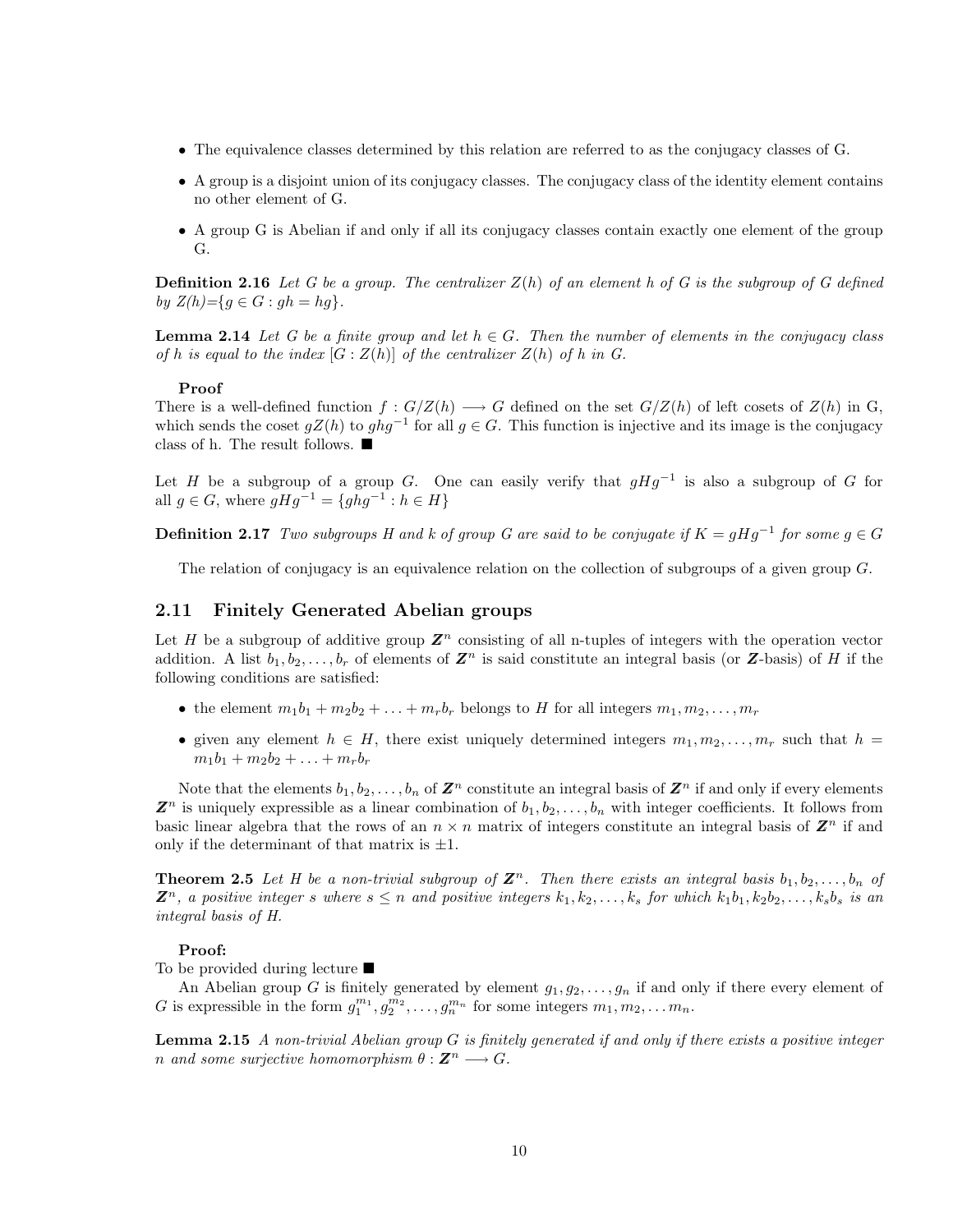## Proof:

Let  $e_1, e_2, \ldots, e_n$  be integral basis of  $\mathbf{Z}^n$  with  $e_1 = (1, 0, \ldots, 0), e_2 = (0, 1, \ldots, 0), \ldots, e_n = (0, \ldots, 0, 1)$ . If there exists a surjective homomorphism  $\theta : \mathbf{Z}^n \longrightarrow G$  then G is generated by  $g_1, g_2, \ldots, g_n$  where  $g_i = \theta(e_i)$ for  $i = 1, 2, \ldots, n$ . Conversely, if G is generated by  $g_1, g_2, \ldots, g_n$  then there is a surjective homomorphism  $\theta: \mathbf{Z}^n \longrightarrow G$  that sends  $(m_1, m_2, \ldots, m_n) \in \mathbf{Z}^n$  to  $g_1^{m_1}, g_2^{m_2}, \ldots, g_n^{m_n}$ 

Theorem 2.6 Let G be a non-trivial finitely generated Abelian group. Then there exist a positive integer n and a non-negative s between 0 and n such that if  $s = 0$  then  $G \cong \mathbb{Z}^n$  and if  $s > 0$  then there exist positive integers  $k_1, k_2, \ldots k_s$  such that

$$
G \cong C_{k_1} \times C_{k_2} \times \ldots \times C_{k_s} \times \mathbf{Z}^{n-s}
$$

where  $C_{k_i}$  is a cyclic group of order  $K_i$  for  $i = 1, 2, \ldots, s$ .

#### Proof:

To be provided during lecture  $\blacksquare$ 

**Corollary 2.5** Let G be a non-trivial finite Abelian group. Then there exist positive integers  $k_1, k_2, \ldots, k_n$ such that  $G \cong C_{k_1} \times C_{k_2} \times \ldots \times C_{k_n}$  where  $C_{k_i}$  is a cyclic group of order  $k_i$ , for  $i = 1, 2, \ldots, n$ .

**Remark 2.1** With some more work it is possible to show that the positive integers  $k_1, k_2, \ldots k_s$  in the last theorem may be chosen such that  $K_1 > 1$  and  $K_{i-1}$  divides  $K_i$  for  $i = 1, 2, \ldots, n = s$ , and that the Abelian group is then determined up to isomorphism by the integer n and the sequence of positive integers  $k_1, k_2, \ldots k_s$ .

## 2.12 The Class Equation of a Finite Group

**Definition 2.18** The center  $Z(G)$  of a group G is the subgroup of G defined by

$$
Z(G) = \{ g \in G : gh = hgforallh \in G \}.
$$

**Remark 2.2** It can be verified that the center of a group  $G$  is a normal subgroup of  $G$ .

Let G be a finite group., and let  $Z(G)$  be the center of G. Then  $G/Z(G)$  is a disjoint union of conjugacy classes contained in  $G/Z(G)$ , and let  $n_1, n_2, \ldots, n_r$  be number of elements of these conjugacy classes. Then  $n_i > 1$  for all i, since the center  $Z(G$  of G is the subgroup of G consisting of those elements of G whose conjugacy class contains just one element. Now the group  $G$  is the disjoint union of its conjugacy classes, and therefore

 $|G| = |Z(G)| + n_1 + n_2 + \ldots + n_r.$ 

This equation is referred to as the class equation of the group G.

**Definition 2.19** Let g be an element of a group G. The centralizer  $C(g)$  of g is the subgroup of G defined by  $C(g) = \{ h \in G : hg = gh \}.$ 

**Proposition 2.4** Let G be a finite group, and let p be a prime number. Suppose that  $p^k$  divides the order of G for some positive integer k. Then either  $p^k$  divides the order of some proper subgroup of G, or else p divides the order of the center of G.

#### Proof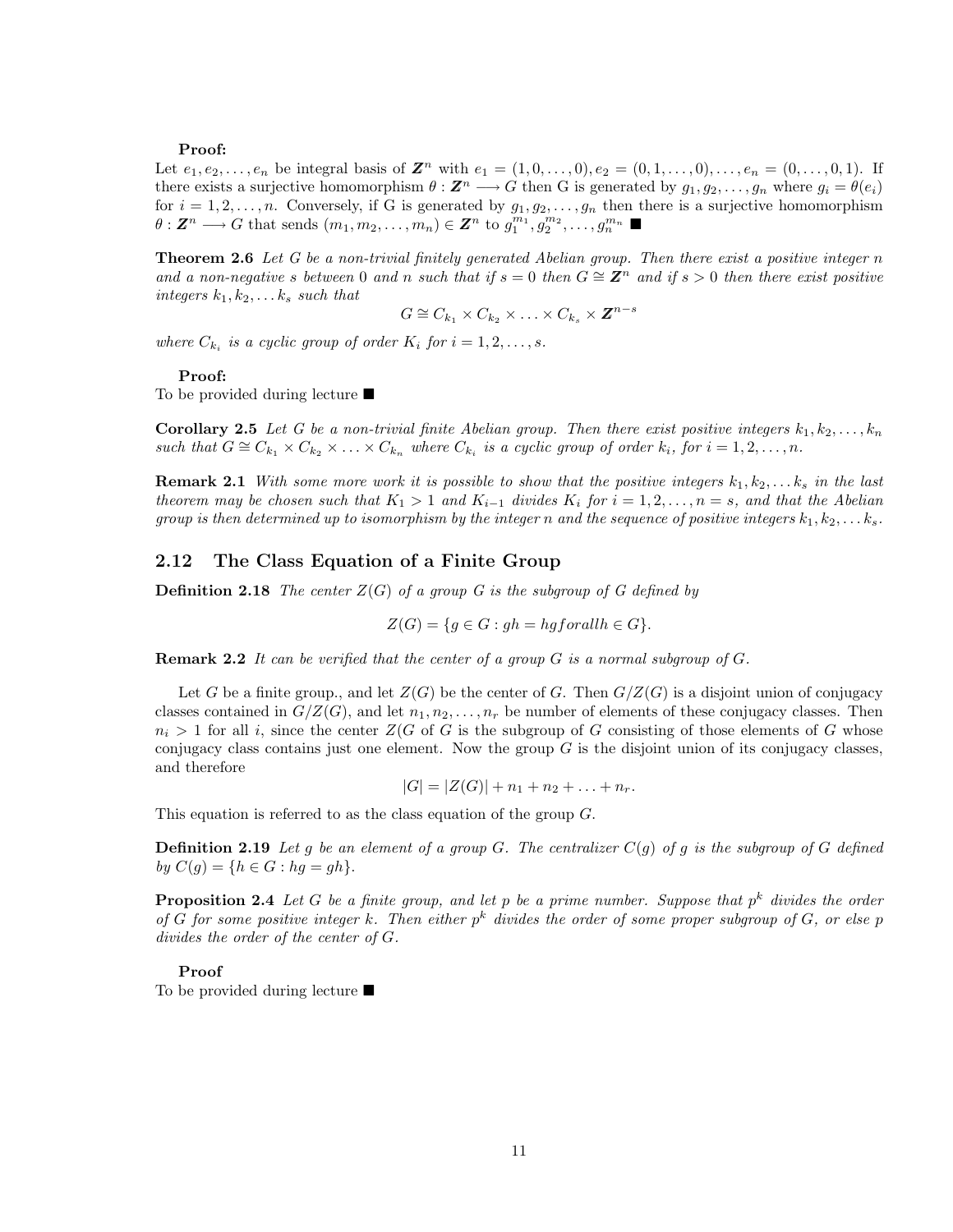# 2.13 Cauchy's Theorem

## Theorem 2.7 (Cauchy)

Let  $G$  be a finite group and let  $p$  be a prime number that divides the order of  $G$ . Then  $G$  contians an element of order p

## Proof

The result is going to be proved by induction on the order of G. Thus suppose that every finite group whose order is divisible by p and less that |G| contains an element of order p. If p divides the order of some proper subgroup of G then that subgroup contains the required element of order p. If p does not divide the order of any proper subgroup of G then the last proposition ensures that p divides the order of the center  $Z(G)$  of G, and thus  $Z(G)$  cannot be a proper subgroup of G. But then  $G = Z(G)$  of G and the group G is Abelian.

Let G be an Abelian group whose order is divisible by  $p$ , and let H be a proper subgroup of G that is not contained in any larger proper subgroup. If  $|H|$  is divisible by p then the induction hypothesis ensures that H contains the required element of order p, since  $|H| < |G|$ . Suppose then that  $|H|$  is not divisible by p. Choosing  $g \in G/H$ , and let C be the cyclic subgroup of G generated by g. Then  $HC = G$ , since  $HC \neq H$  and  $HC$  is a subgroup of G containing H. It follows from the first isomorphism theorem that  $G/H \cong C/H \cap C$  Now p divides  $|G/H|$ , since  $|G/H| = |G|/|H|$  and p divides  $|G|$  but not  $|H|$ . Therefore p divides |C|. Thus if  $m = |C|/p$  then  $g<sup>m</sup>$  is required element of order p. This completes the proof

## 2.14 Structure of p-Groups

**Definition 2.20** Let p be a prime number. a p-group is a finite group whose order is some power  $p^k$  of p.

**Lemma 2.16** Let p be a prime number and let G be a p-group. Then there exists a normal subgroup of G of order p that is contained in the center of G.

#### Proof

To be provided during lecture  $\blacksquare$ 

**Proposition 2.5** Let G be a p-group where p is some prime number and let H be a proper subgroup of G. Then there exists some subgroup K of G such that  $H \triangleright K$  and  $K/H$  is a cyclic group of order p.

#### Proof

To be provided during lecture  $\blacksquare$ 

Repeated applications of this proposition yield the following result.

Corollary 2.6 Let G be a finite group whose order is a power of some prime number p. Then there exist subgroups  $G_0, G_1, \ldots, G_n$  of G, where  $G_0$  is the trivial subgroup and  $G_n = G$  such that  $G_{i-1} \lhd G_i$  and  $G_i/G_{i-1}$  is a cyclic group of order p for  $i = 1, 2, \ldots, n$ .

### 2.15 Sylow Theorems

**Definition 2.21** Let G be a finite group and let p be a prime number dividing the order  $|G|$  of G. A psubgroup of  $G$  is a subgroup whose order is some power of p. A Sylow p-subgroup of  $G$  is a subgroup whose order is  $p^k$  where k is the largest natural number for which  $p^k$  divides  $|G|$ .

## Theorem 2.8 (First Sylow Theorem)

Let G be a finite be finite group, and let p be a prime number dividing the order of G. Then G contains a Sylow p-subgroup.

#### Proof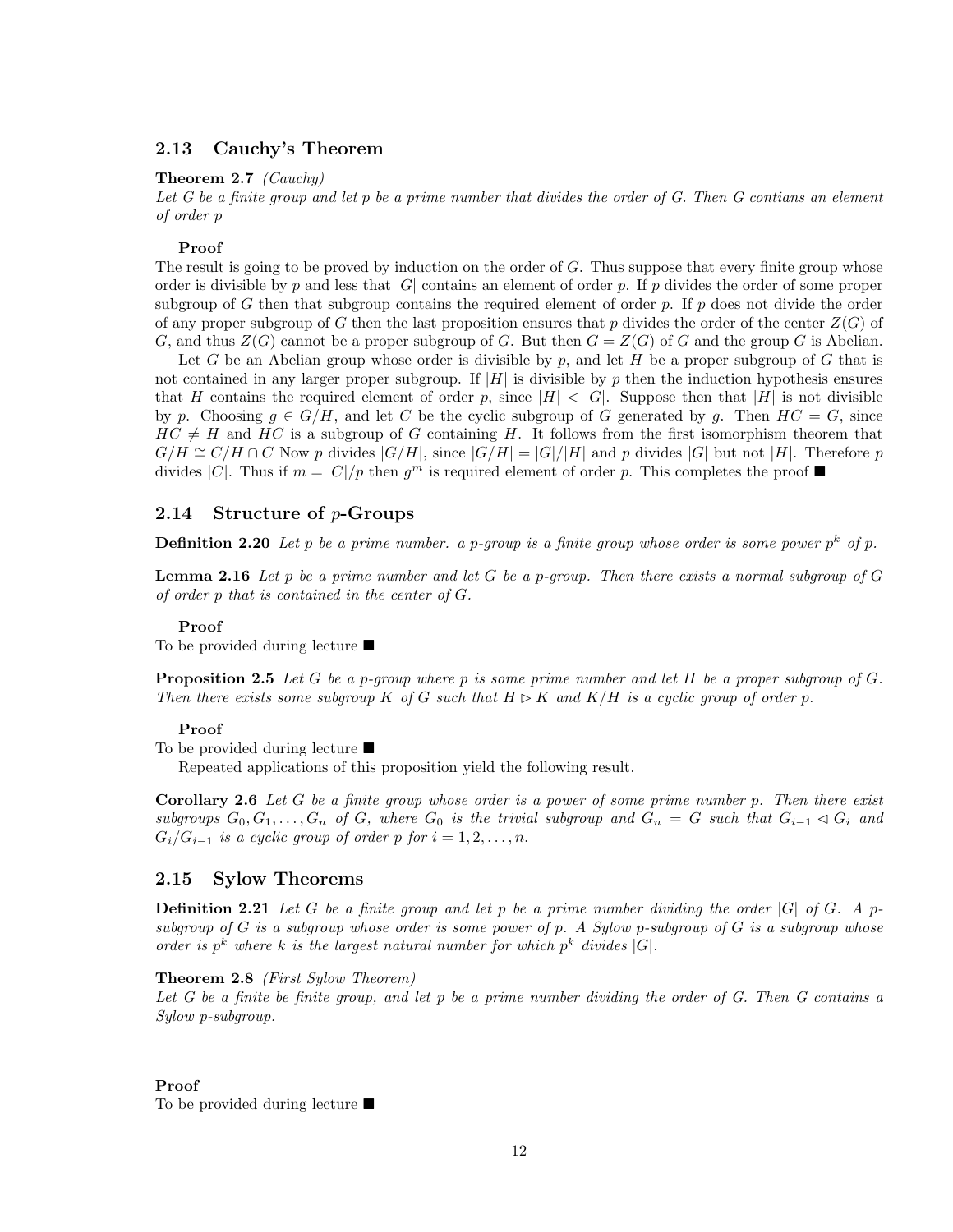Theorem 2.9 (Second Sylow Theorem) Let G be a finite group, and let p be a prime number dividing the order of G. Then all Sylow p-subgroups of G are conjugate, and any p-subgroup of G is contained in some Sylow p-subgroup of G.

## Proof

To be provided during lecture  $\blacksquare$ 

Theorem 2.10 (Third Sylow Theorem) The number of Sylow p-subgroups in finite group G divides the order of G and is congruent to 1 modulo p.

#### Proof

To be provided during lecture  $\blacksquare$ 

## 2.16 Some applications of the Sylow Theorems

**Theorem 2.11** Let p and q be prime numbers, where  $p < q$  and q is not congruent to 1 modulo p. Then any group of order pq is cyclic.

#### Proof

To be provided during lecture  $\blacksquare$ 

Example

Any finite group whose order is 15, 33, 35, 51, 65, 85, 87, 91 or 95 is cyclic.

**Theorem 2.12** Let G be a group of order  $2p$  where p is a prime number greater than 2. Then either the group G is cyclic or else the group G is isomorphic to the dihedral group  $D_{2p}$  of symmetries of a regular p-sided polygon in the plane.

## Proof

To be provided during lecture  $\blacksquare$ 

**Theorem 2.13** Let p and q be prime numbers with  $p < q$  and let d be the smallest positive integer for which  $p^d \equiv 1 (mod q)$ . If g is group of order  $P^k q$  where  $0 < k < d$  then G contains a normal subgroup of order q. If G is a group of order  $p^dq$  then either G contains a normal subgroup of order q or else G contains a normal subgroup of order  $p^d$ .

## Proof

To be provided during lecture  $\blacksquare$ 

# 2.17 Simple Groups

**Definition 2.22** A non-trivial group  $G$  is said to be simple if the only normal subgroups of  $G$  are the whole of G and the trivial subgroup  $\{e\}$  whose only element is the identity element e of G.

Lemma 2.17 Any nontrivial group Abelian simple group is a cyclic group whose order is a prime number.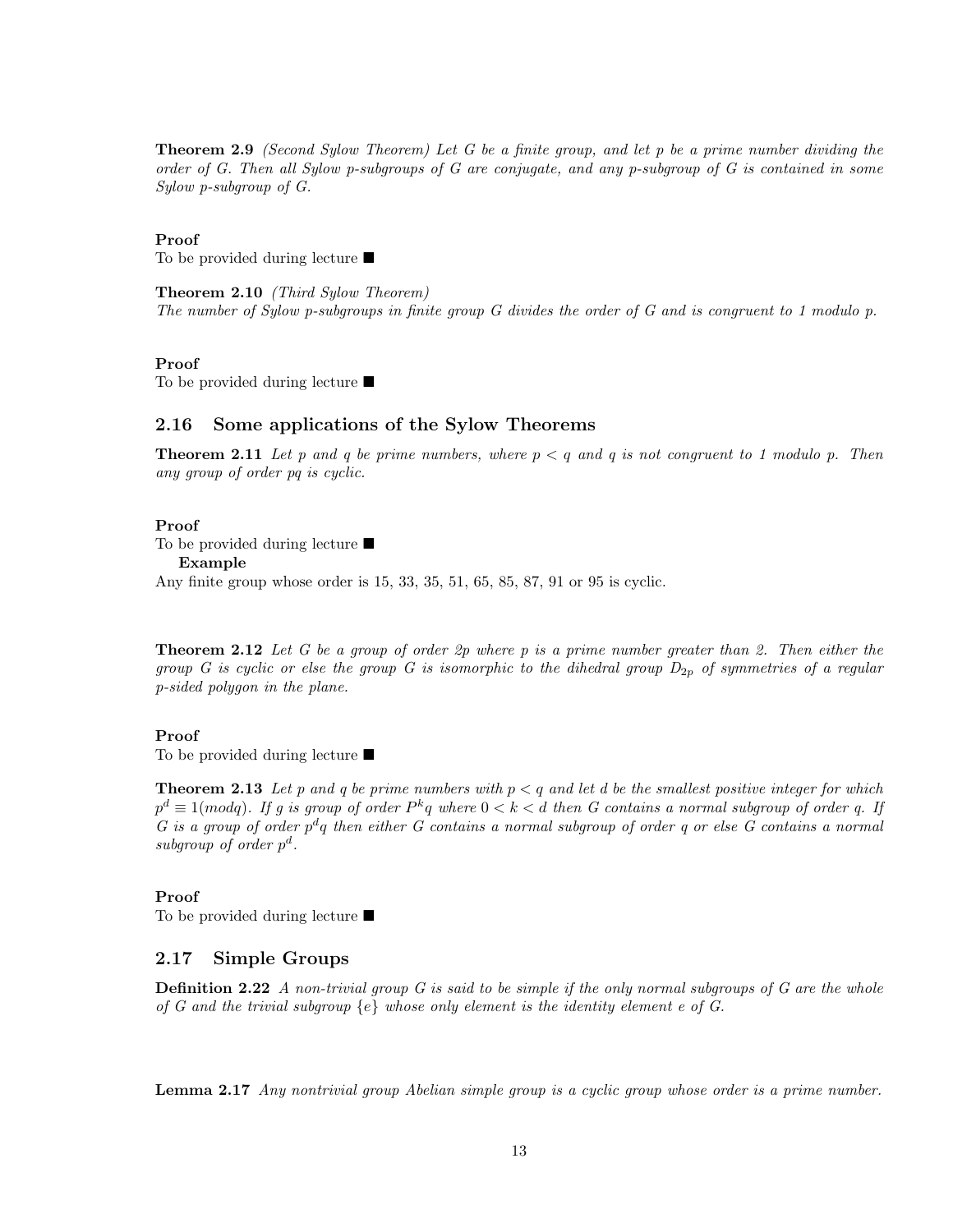#### Proof

To be provided during lecture  $\blacksquare$ 

#### NOTE

Using the Sylow Theorems and related results it is possible to show that any finite simple group whose order is less than 60 is a cyclic group of prime order.

Now the prime numbers less than 60 are the following: 2,3,5,7,11,13,17,23,29,31,37,41,43,47,53 and 59. All groups of these orders are simple groups and are cyclic groups.

If p is a prime number greater than 2 then any group of order  $2p$  is either a cyclic group or else is isomorphic to the dihedral group  $D_{2p}$  of order  $2p$  (the last theorem). In either case such a group contains a normal subgroup of order  $p$  and therefore not a simple group. In particular, there are no simple groups of order 6, 14, 22, 26, 34, 38, 46 or 58.

If G is group of order  $p^k$  for some prime number p ans for some integer k satisfying  $k \leq 2$ , then G contains a normal subgroup of order  $p$ . It follows therefore that such a group is not simple. In particular, there are no simple groups of order 4, 8, 16, 32, 9,27, 25 and 49.

Let G be a group of order pq where p and q are prime numbers and p, q. Any Sylow q-subgroup of G is of order q, and the number of such Sylow q-subgroups must divide pq and be congruent to 1 modulo q. Now, p cannot be congruent to 1 modulo q since  $1 < p < q$ . Therefore, G has just one Sylow q-subgroup and this is a normal subgroup of  $G$  of order  $q$ . It follows that such a goup is not a simple group.

It only remains to verify that there are no simple groups of order 12, 18, 20, 24, 28, 30, 36, 40, 42, 45, 48, 50, 52, 54, or 56.

We can deal with many of these by applying the last theorem. On applying this theorem with  $p = 2$ ,  $q = 33$  and  $d = 2$ , we see that there are no simple groups of orders 6 or 12. On applying the theorem with  $p = 2$ ,  $q = 5$  and  $d = 4$  we observed that there are no simple groups of orders 10, 20, 40 or 80. on applying the theorem with  $p = 2$ ,  $q = 7$  and  $d = 3$  we see that there are no simple groups of orders 14, 28 or 56. On applying the theorem with  $p = 2$ ,  $q = 11$  we see that there are no simple groups of orders 22, 44 etc. On applying the theorem with  $p = 2$ ,  $q = 13$  we see that there are no simple groups of orders 26, 52 etc and on applying the theorem with  $p = 3$  and  $q = 5$  we see that there are no simple groups of orders 15, 45 etc.

It only remain for us to verify that there are no simple groups of orders 18, 24, 30, 36, 42, 48, 50 or 54.

Using the second Sylow Theorem we see that any group of order 18 has just on Sylow-3 subgroup. This Sylow-3 subgroup is then normal group of order 9 and therefore no group of order 18 is simple. Similarly a group of order 50 has just one Sylow-5 subgroup which is then a normal subgroup of order 25 and therefore no group of order 50 is simple. Also, a group of order 54 has just exactly one Sylow-3 subgroup which is then a normal subgroup of order 27 and therefore no group of order 54 is simple.

On applying the second Sylow it is observed that the number os Sylow-7 subgroups of any subgroup of order 42 must divide 42 and be congruent to 1 modulo 7. This number must then be coprime to 7 and therefore divide 6 since  $42 = 7 \times 6$ . But no divisor of 6 greater 1 is coprime to 1 modulo 7. It follows that any group of order 42 has just one Sylow-7 subgroup and this subgroup is therefore a normal subgroup of order 7. Thus no group of order 42 is simple.

**Lemma 2.18** Let H and K be subgroups of a finite group  $G$ . Then

$$
|H \cap K| \ge \frac{|H||K|}{|G|}.
$$

#### Proof

To be provided during lecture  $\blacksquare$ 

**Lemma 2.19** Let G be a group of order  $p^2$  where p is a prime number and let H be a subgroup of G of order p. Then H is a normal subgroup of G.

Proof